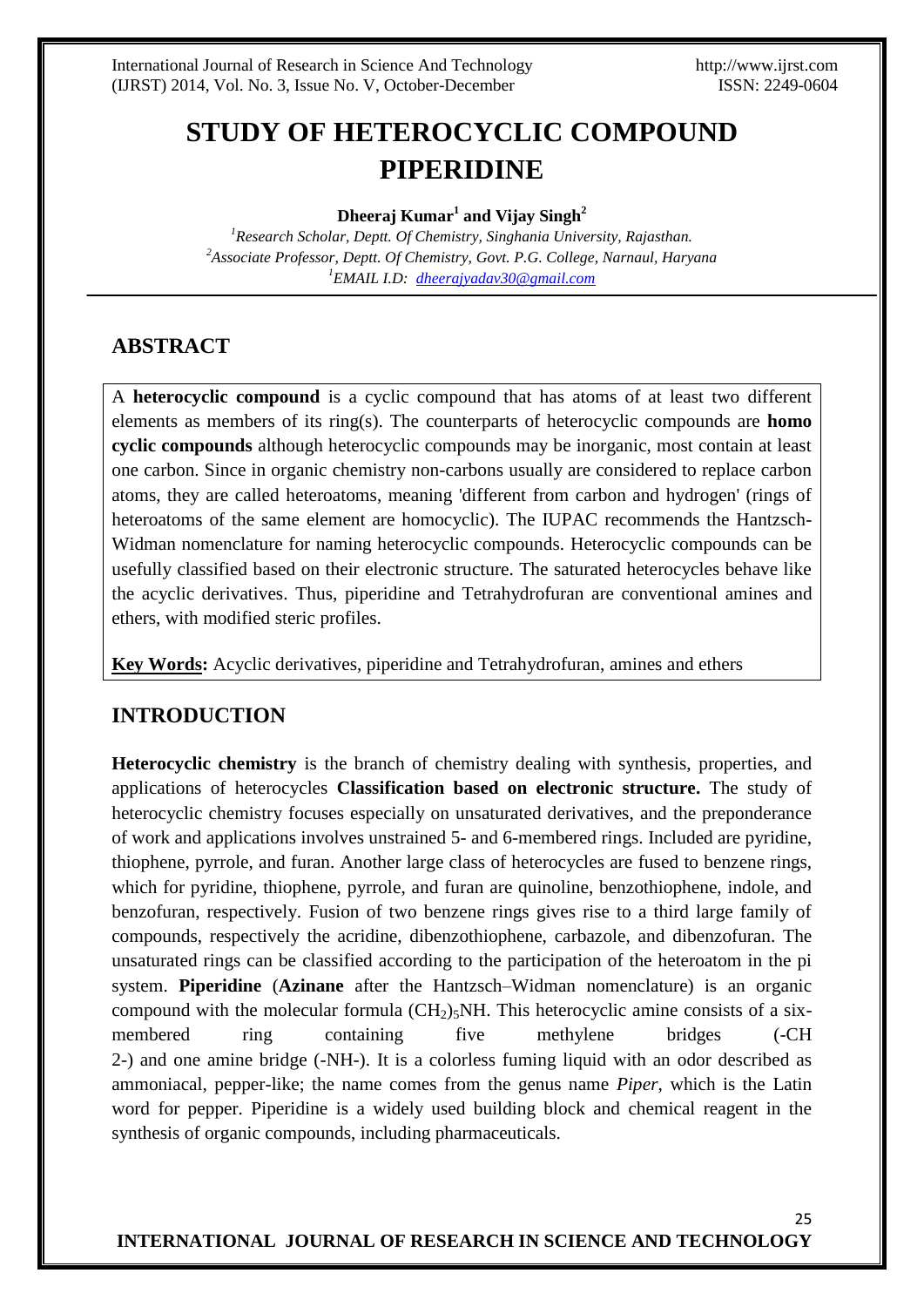International Journal of Research in Science And Technology http://www.ijrst.com (IJRST) 2014, Vol. No. 3, Issue No. V, October-December ISSN: 2249-0604

# **REVIEW OF LITERATURE**

Piperidine itself has been obtained from black pepper, from Psilocaulon absimile N.E.Br (Aizoaceae) and in Petrosimonia monandra. The piperidine structural motif is present in numerous natural alkaloids. These include piperine, which gives black pepper its spicy taste. This gave the compound its name. Other examples are the fire ant toxin solenopsin, the nicotine analog anabasine of the Tree Tobacco (Nicotiana glauca), lobeline of the Indian tobacco, and the toxic alkaloid coniine from poison hemlock, which was used to put Socrates to death.

# **MATERIAL AND METHOD**

piperidine is produced by the hydrogenation of pyridine, usually over a molybdenum di Sulphide catalyst:

 $C_5H_5N + 3H_2 \rightarrow C_5H_{10}NH$ 

Pyridine can also be reduced to piperidine by sodium in ethanol.

Piperidine prefers a chair conformation, similar to cyclohexane. Unlike cyclohexane, piperidine has two distinguishable chair conformations: one with the N–H bond in an axial position, and the other in an equatorial position. After much controversy during the 1950s– 1970s, the equatorial conformation was found to be more stable by 0.72 kcal/mol in the gas phase. In nonpolar solvents, a range between 0.2 and 0.6 kcal/mol has been estimated, but in polar solvents the axial conformer may be more stable. The two conformers interconvert rapidly through nitrogen inversion; the free energy activation barrier for this process, estimated at 6.1 kcal/mol, is substantially lower than the 10.4 kcal/mol for ring inversion. In the case of *N*-methylpiperidine, the equatorial conformation is preferred by 3.16 kcal/mol, which is much larger than the preference in methylcyclohexane, 1.74 kcal/mol.



Axial conformation Equatorial conformation

26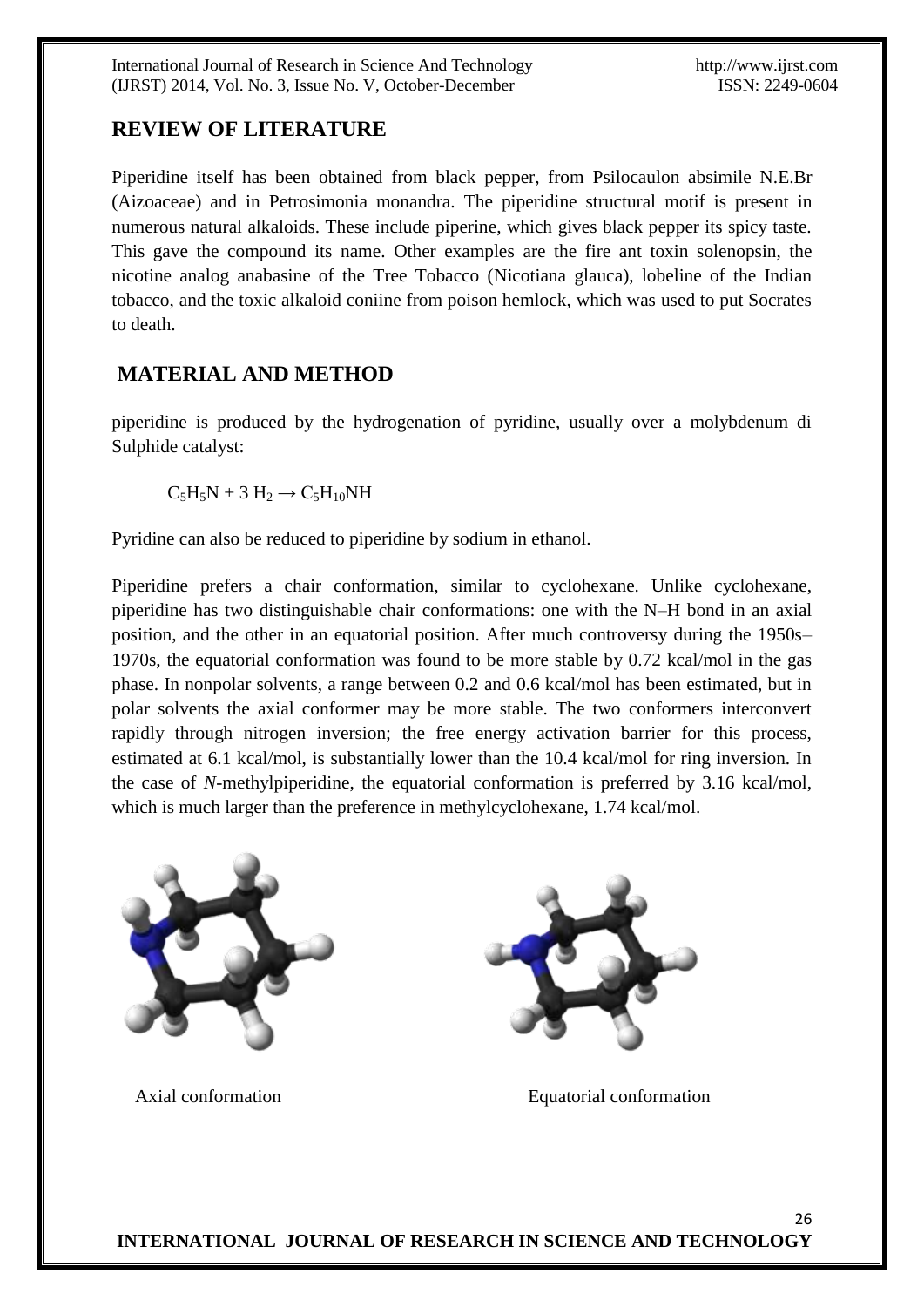International Journal of Research in Science And Technology http://www.ijrst.com (IJRST) 2014, Vol. No. 3, Issue No. V, October-December ISSN: 2249-0604

27

# **CONCLUSION AND RESULT**

Piperidine is a widely used secondary amine. It is widely used to convert ketones to enamines. Enamines derived from piperidine can be used in the Stork enamine alkylation reaction. Piperidine can be converted to the chloramine  $C_5H_{10}NCl$  with calcium hypochlorite. The resulting chloramine undergoes dehydrohalogenation to afford the cyclic imine.

| <b>NMR</b> chemical shifts | <sup>13</sup> C NMR = (CDCl <sub>3</sub> , ppm) 47.5, 27.2, 25.2 |
|----------------------------|------------------------------------------------------------------|
|                            | <sup>1</sup> H NMR = (CDCl <sub>3</sub> , ppm) 2.79, 2.19, 1.51  |

Piperidine is used as a solvent and as a base. The same is true for certain derivatives: *N*formylpiperidine is a polar aprotic solvent with better hydrocarbon solubility than other amide solvents, and 2,2,6,6-tetramethylpiperidine is a highly sterically hindered base, useful because of its low nucleophilicity and high solubility in organic solvents.

A significant industrial application of piperidine is for the production of dipiperidinyl dithiuram tetraSulphide , which is used as a rubber vulcanization accelerator.

- Piperidine and its derivatives are ubiquitous building blocks in the synthesis of pharmaceuticals and fine chemicals. The piperidine structure is e.g. found in the pharmaceuticals: SSRI (Selective Serotonin Reuptake Inhibitors)
	- o paroxetine
- Analeptics/Nootropics (Stimulants)
	- o methylphenidate
	- o ethylphenidate
	- o pipradrol
	- o desoxypipradrol
- SERM (Selective Estrogen Receptor Modulators)
	- o raloxifene
- Vasodilators
	- o minoxidil
- Neuroleptics (Antipsychotics)
	- o risperidone
	- o thioridazine
	- o haloperidol
	- o droperidol
	- o mesoridazine
- Opioids
	- o Pethidine (Meperidine)
	- o loperamide
- Other agents
- Psychochemical compounds
	- o melperone the psychochemical agents Ditran-B (JB-329), N-methyl-3 piperidyl benzilate (JB-336) and in many others.